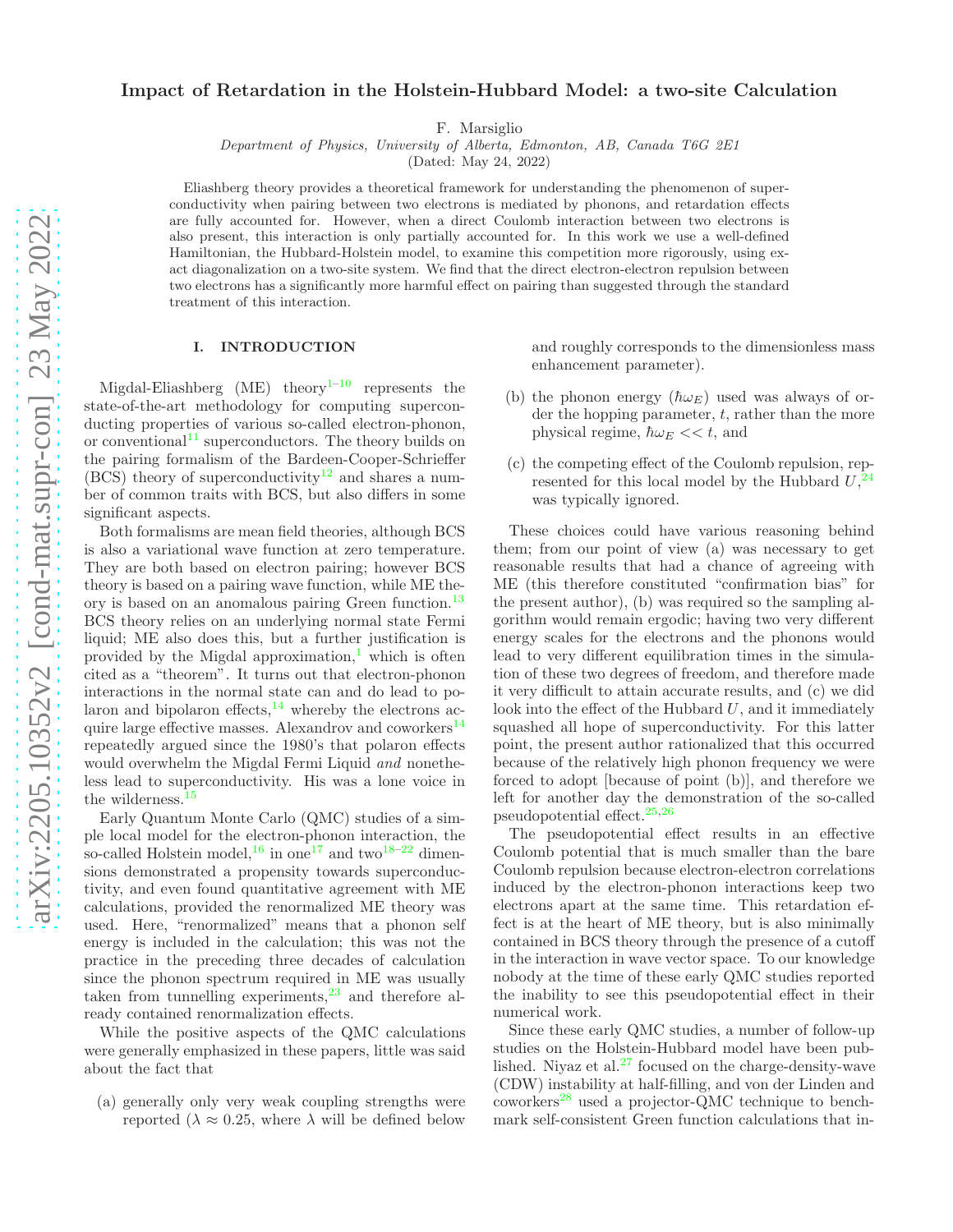clude the effect of the Coulomb repulsion,  $U$ . Hohenadler and coworkers also developed a QMC method<sup>[29](#page-9-2)[,30](#page-9-3)</sup> based on the Lang-Firsov transformation, and were able to more accurately explore regimes  $(\omega_E < t)$  that were previously inaccessible.

More recently there has been a resurgence in QMC studies $31-36$  $31-36$  and in self-consistent Migdal-Eliashberg calculations[37](#page-9-6)[,38](#page-9-7) of the Holstein model; moreover, several of these references have incorporated the Hubbard interaction as competition. A summary of some of the Monte Carlo work is provided in Ref. [39;](#page-9-8) the conclusion, based on work over the past three decades is that, while a "breakdown" of Migdal-Eliashberg theory clearly occurs for fairly weak electron-phonon couplings, a hope remains that Migdal-Eliashberg theory can still describe superconductivity. Part of this argument is by analogy (see the Discussion section in Ref. [39](#page-9-8)), and partly it is because there remain effective couplings (called  $\lambda_0^{\text{eff}}$  and  $\lambda^{\text{eff}}$  in Refs. [\[19](#page-8-15)[,20](#page-8-16)] and Ref. [\[39\]](#page-9-8), respectively) that can exceed the bare coupling considerably. However, this requires considerable phonon softening over a wide temperature range, and this has not been properly subjected to testing in materials like Pb and Nb. $40-42$  $40-42$ 

In addition a number of DMFT studies  $43-45$  $43-45$  have specifically addressed the role of the Coulomb repulsion; we will return to this reference later, as the present paper will address the role of Coulomb interactions as well, but by using a simple two-site model for the Holstein-Hubbard model, and performing an exact diagonalization study.

Exact diagonalization studies for the Holstein-Hubbard model began with Ranninger and Thibblin.<sup>[46](#page-9-13)</sup> Subsequently Ref. [\[47](#page-9-14)] provided an exact demonstration (see Fig. 7 of that paper) of the pseudopotential effect previously determined through "back-of-theenvelope" type calculations. $25,26$  $25,26$  It is the purpose of this paper to quantify the strength of the pseudopotential effect. Because they are so straightforward, we will utilize numerical solutions (as in Refs. [\[47](#page-9-14)[–49](#page-9-15)]), and bypass the more elegant analytical solutions (for the two-site problem alone) given in Refs. [\[50](#page-9-16)[,51\]](#page-9-17). We also make note of the very powerful solution for one or two electrons provided in Refs. [\[52](#page-9-18)[,53\]](#page-9-19) which allows for an exact numerical solution for the single polaron and bipolaron problems on an infinite lattice; as noted previously,  $51$  the two-site solutions seem to capture many aspects of the infinite lattice solution.

The outline of this paper is as follows. We define the Hamiltonian in the next section. Diagonalization can be performed for any number of electrons ( $N_e = 1, 2, 3$  or 4) and any number of phonons on each of the two sites, subject to some cutoff. However, more efficient results are obtained by transforming both the phonon and elec-tron operators<sup>[46](#page-9-13)</sup> as demonstrated in the Appendix. We then present results for various electron-phonon coupling values and phonon frequencies, and demonstrate the devastating effect of the Hubbard U. We make the connection of these two-site results with those for an infinite

system,<sup>[53](#page-9-19)</sup> and then draw conclusions.

# II. THE HOLSTEIN-HUBBARD MODEL

#### A. The Hamiltonian

The Holstein-Hubbard model is written as a sum of different contributions in real-space,

<span id="page-1-0"></span>
$$
H = H_{\rm el} + H_{\rm ph} + H_{\rm e-ph} + H_{\rm el-el},\tag{1}
$$

where

$$
H_{\rm el} = \sum_{\langle ij \rangle,\sigma} \left[ t_{ij} c_{i\sigma}^{\dagger} c_{j\sigma} + h.c. \right] \tag{2}
$$

represents the electron-hopping term for an electron with spin  $\sigma$  from site i to site j with amplitude  $t_{ij}$  and viceversa. Electron creation (annihilation) operators with spin  $\sigma$  at site *i* are represented by  $c_{j\sigma}^{\dagger}$  ( $c_{j\sigma}$ ), and the electron number operator is given by  $n_{j\sigma} = c_{j\sigma}^{\dagger} c_{j\sigma}$ . Typically, nearest-neighbour hopping only is included, so  $t_{ij} = -t$  for  $i, j$  nearest neighbours with lattice spacing  $\ell$ . Often periodic boundary conditions are used to speed convergence to the thermodynamic limit; in this work, even though we utilize just two sites, we will still use periodic boundary conditions, as we find these solutions allow us to match various parameters with the known infinite solutions.

All other terms are diagonal in real space. This lattice model assumes that an atom occupies each site, and is in its equilibrium position, except for small vibrations about each position, represented by the operator  $x_i$ . In a real solid, these displacements are connected with one another, but in the Holstein model it is assumed that the vibrations are completely local. Hence the phonon Hamiltonian is given by

$$
H_{\rm ph} = \sum_{j} \left[ \frac{P_j^2}{2M} + \frac{1}{2} M \omega_E^2 x_j^2 \right],
$$
 (3)

where  $P_i$  is the momentum operator for the ion of mass M at site j; this operator is the conjugate variable to  $x_j$ . We have also introduced the Einstein oscillator frequency,  $\omega_E$  related to the spring constant k by  $k \equiv M \omega_E^2$ . Because this model is local we can introduce Dirac raising  $(a_j^{\dagger})$  and lowering  $(a_j)$  operators in real space,

$$
x_j \equiv \sqrt{\frac{\hbar}{2M\omega_E}} \left( a_j^{\dagger} + a_j \right) \quad P_j \equiv i\sqrt{\frac{\hbar M \omega_E}{2}} \left( a_j^{\dagger} - a_j \right), \tag{4}
$$

in terms of which (leaving out the vacuum energy) the phonon part of the Hamiltonian is simply

$$
H_{\rm ph} = \hbar \omega_E \sum_j a_j^{\dagger} a_j. \tag{5}
$$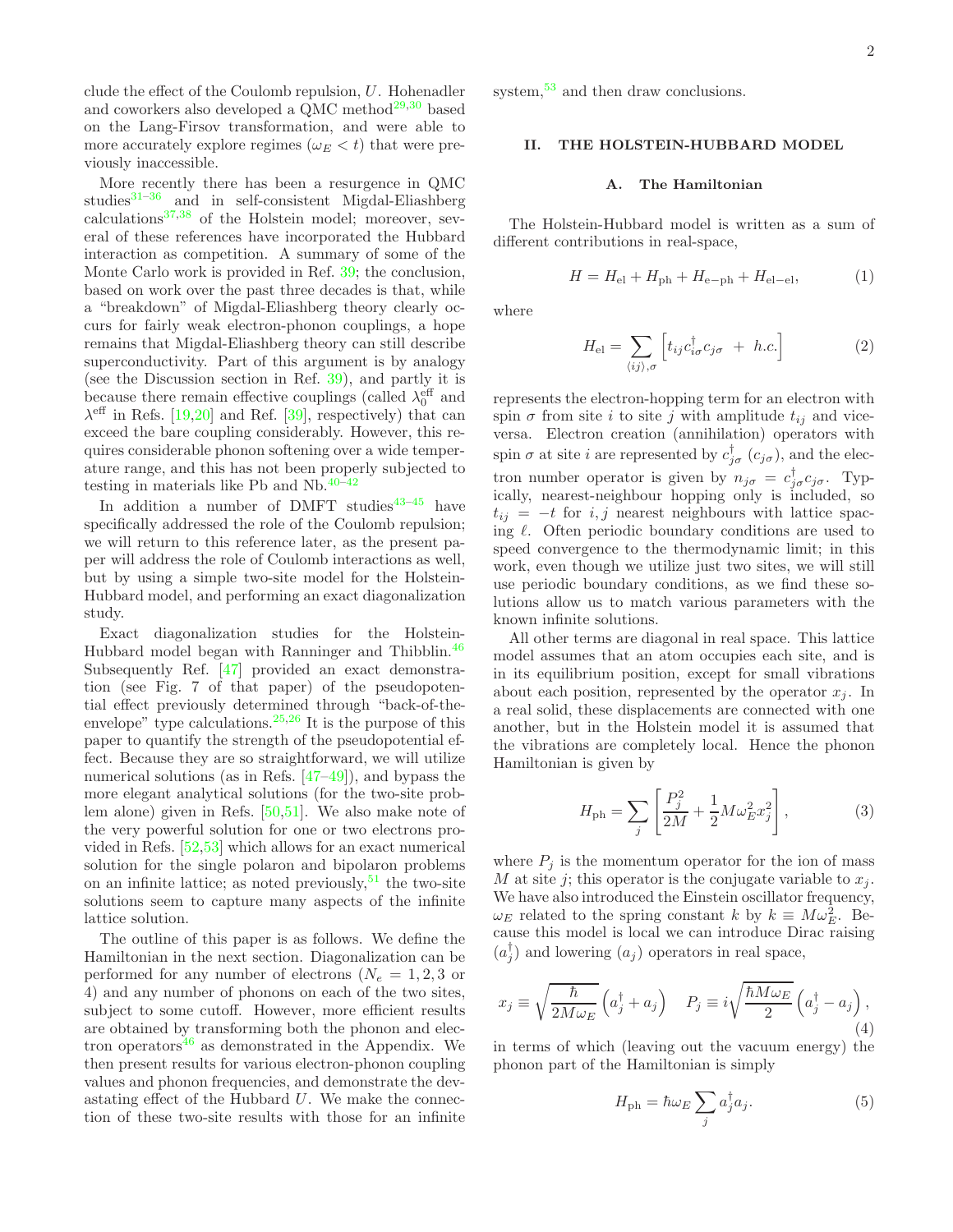The electron-phonon coupling is taken to linear order in the displacement, resulting in the minimal model,

$$
H_{\rm e-ph} = -\alpha \sum_{j} (n_{j\uparrow} + n_{j\downarrow}) x_j.
$$
 (6)

In terms of the phonon raising and lowering operators, this can be written as

$$
H_{\rm e-ph} = -g\omega_E \sum_j (n_{j\uparrow} + n_{j\downarrow}) (a_j^{\dagger} + a_j), \tag{7}
$$

where a new (dimensionless) coupling constant  $q$  is introduced in terms of the original coupling constant  $\alpha$ :

$$
g\omega_E \equiv \alpha \sqrt{\frac{\hbar}{2M\omega_E}}.\tag{8}
$$

In fact in the superconducting literature, a dimensionless coupling constant  $\lambda$  is generally used. Here it is defined by

$$
\lambda \equiv \frac{1}{W} \frac{\alpha^2}{M \omega_E^2} \equiv \frac{1}{W} 2g^2 \hbar \omega_E, \qquad (9)
$$

where  $W$  is the electronic bandwidth and  $1/W$  represents an average electronic density of states. Since we are using two sites with periodic boundary conditions, we use  $W =$ 4t.

Finally the electron-electron repulsion is described by the simple Hubbard model,

$$
H_{\text{el}-\text{el}} = U \sum_{j} n_{j\uparrow} n_{j\downarrow}, \qquad (10)
$$

with relevant energy scale  $U$ , representing the on-site Coulomb repulsion for two electrons in the same orbital.

Further simplifications specifically for the two-site Hamiltonian are found in the Appendix. For example, total momentum is conserved, and the Hilbert space can be divided into sectors with different total momentum; for two sites, these are  $q_{\text{tot}} = 0$  and  $q_{\text{tot}} = \pi/\ell$ .

### B. One electron

Following the procedure outlined in the Appendix, the eigenstates and eigenvalues are calculated in the oneelectron sector. Figure [1](#page-2-0) shows the ground state energy (always in the  $q_{\text{tot}} = 0$  subspace) as a function of the electron-phonon coupling strength,  $\lambda$ , for a variety of phonon frequencies. Also shown are the adiabatic approximations for two sites from Ref. [47.](#page-9-14) Note that the strong coupling approximation differs slightly for two sites from the result obtained with open boundary conditions.

Also note that to properly converge the results near  $\lambda = 2$  and for small phonon frequency requires  $\approx 2000$ phonons. While we cannot calculate the effective mass, for example, with these two-site calculations, we know



<span id="page-2-0"></span>FIG. 1. Single particle ground state energy, with total wave vector  $q_{\text{tot}} = 0$  vs.  $\lambda = 2g^2 \hbar \omega_E / W$  for a variety of values of  $\hbar\omega_E$ , starting from  $\hbar\omega_E = 2.0t$  (lower-most (red) curve at  $\lambda = 2$ ) and progressing upwards as  $\hbar \omega_E$  decreases. Results are shown for  $\hbar \omega_E = 2t$ , 1t, 0.5t, 0.1t, 0.01t, and 0.005t. The curves corresponding to the latter three values of  $\hbar\omega_E$  are barely distinguishable from one another, showing that the adiabatic limit has been achieved. Also shown are weak and strong coupling results<sup> $47$ </sup> with dashed and dotted curves, respectively. The weak coupling result (with  $\omega_E \to 0$ ) is  $E_1^{\text{weak}} = -2t - t\lambda$ , and the strong coupling result is  $E_1^{\text{strong}} = -2t\lambda - t/\lambda$ . As discussed in Refs. [\[54](#page-9-20)[–56](#page-9-21)] a weak coupling regime does not actually exist in 1D (it does in 2D and 3D) and exists here only because we use two sites. Note the very good accuracy of the strong coupling approximation for  $\lambda \gtrsim 1$  for small phonon frequencies — it covers the exact numerical results for the three lowest phonon frequencies for this range of coupling.

from many other studies now that at the very least the regime  $\lambda > 1$  should be excluded from further consideration, as it results in highly polaronic single particle states.<sup>[57](#page-9-22)</sup> As discussed further below, in the present study this breakdown is signalled by an abundance of phonons in the ground state.

### C. Two electrons

Following the Appendix, we now revert to the twoparticle subspace. Figure [2](#page-3-0) shows the ground state energy (always in the  $q_{\text{tot}} = 0$  subspace) as a function of the electron-phonon coupling strength,  $\lambda$ , for a variety of phonon frequencies. Note the results converge to the strong coupling result for all frequencies,  $E_2^{\text{strong}} \approx -8\lambda t - t/\lambda$ , and the weak coupling limits for low phonon frequency,  $E_2^{\text{weak}} \approx -4t - 4\lambda t \ (\omega_E \ll t)$  as indicated. For high phonon frequency,  $E_2^{\text{weak}} \approx -4t-6\lambda t$  $(\omega_E \gg t)$  (not shown).<sup>[47](#page-9-14)</sup> As was the case in the oneelectron sector, these results differ slightly from the result for two sites with open boundary conditions.

Because we have restricted our calculations to two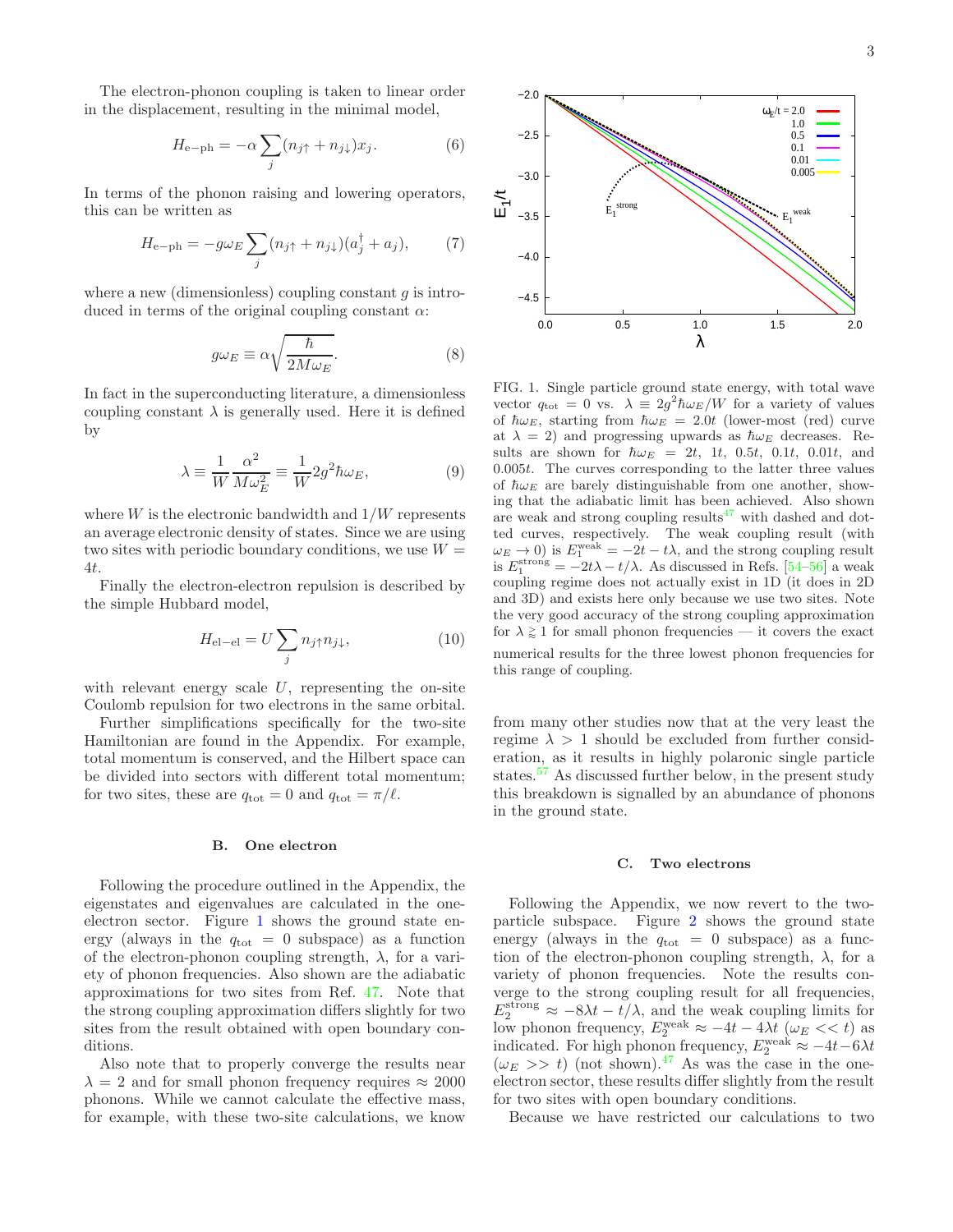

<span id="page-3-0"></span>FIG. 2. Two-particle ground state energy with total wave vector  $q_{\text{tot}} = 0$  vs.  $\lambda \equiv 2g^2 \hbar \omega_E / W$  for a variety of values of  $\hbar\omega_E$ , starting from  $\hbar\omega_E = 2.0t$  (lower-most red curve) and progressing upwards as  $\hbar\omega_E$  decreases. Results are shown for  $\hbar \omega_E = 2t, 1t, 0.5t, 0.1t, 0.01t, \text{ and } 0.005t.$  For  $\lambda \geq 1$ the curves for the lowest four frequencies are barely distinguishable from one another. Also shown are weak and strong coupling results $47$  with dashed and dotted curves, respectively. The weak coupling result for low phonon frequency is  $E_2^{\text{weak}} = -4t(1+\lambda)$ , and the strong coupling result is  $E_2^{\text{strong}} \approx -8\lambda t - t/\lambda$ . The strong coupling result is very accurate for  $\lambda \geq 0.8$ , and essentially covers the numerical results for all phonon frequencies.  $U = 0$  in all cases.

sites, the effective mass is not readily accessible. However, a proxy for the effective mass is the number of phonons in the ground state — both this quantity and the effective mass will increase rapidly as polaronic effects become dominant. In Fig. [3](#page-3-1) we show the number of phonons in the ground state for both the one-electron and twoelectron sectors. Note that for phonon frequency of order the hopping parameter the number of phonons is reasonably low as a function of the coupling strength. However, for more realistic phonon frequencies,  $\omega_E \ll t$ , the number of phonons, particularly in the two-particle calculation, grows rapidly with increasing coupling strength. In practice, for superconducting materials where polaron effects are not observed, this observation constrains the range of reasonable coupling strengths.

# III. THE BINDING ENERGY

The binding energy  $\Delta$  for two electrons is given by the simple relation

$$
\Delta \equiv 2E_1 - E_2, \tag{11}
$$

where  $E_1$  and  $E_2$  are the single- and two-particle ground state energies as calculated above. A negative result for ∆ indicates no binding. The significance of the bind-



<span id="page-3-1"></span>FIG. 3. The total number of phonons, corresponding to the difference coordinate  $(d^{\dagger}_{\pi}$  and  $d_{\pi}$  in the Appendix) in the ground state wave functions for one electron (curves) and for two electrons (curves with square symbols) vs.  $\lambda$ . Results are shown for various values of  $\hbar\omega_E$  as indicated, and for  $U=0$ . As the phonon frequency decreases more phonons are present in the ground state, particularly for two electrons. When the average number of phonons exceeds  $N_{ph} \approx 5$  the state is very polaronic.

ing of two electrons on a two-site lattice has been discussed previously,  $51$  and in particular a careful delineation of on-site (S0) and neighbouring site (S1) type pairing was made. $53,58$  $53,58$  Here we wish to emphasize the extent to which any binding persists in the presence of an on-site Coulomb interaction. The basic idea dating back to Refs. [\[25](#page-8-13)[,26\]](#page-8-14) (see also Ref. [\[59](#page-9-24)]) is that the Coulomb interaction is effectively reduced due to the much slower pairing induced by the electron-phonon interaction. The idea is that the bare interaction  $U$  will be reduced to  $U^*(\omega_E)$ , where<sup>[25](#page-8-13)</sup>

<span id="page-3-2"></span>
$$
U^*(\omega_E) = \frac{U}{1 + \frac{U}{W} \ln\left(\frac{W}{2\hbar\omega_E}\right)},\tag{12}
$$

where  $W = 4t$  is the electronic bandwidth. One of the important consequences about this approximate formula is that a significant reduction occurs, even as  $U \rightarrow \infty$ . This limit has undoubtedly contributed to the widespread adoption of a quasi-universal value for this value,  $\mu^*(\omega_E) \equiv U^*(\omega_E)/W \approx 0.1$  in dealing with superconductors; moreover, more recently researchers have generally neglected that this value has a dependence on the reduced frequency scale,  $\omega_E$ , and so for much larger  $\omega_E$  (as expected in systems involving hydrogen vibrations, for example), the reduction from  $U$  should be significantly less.

In Fig. [4](#page-4-0) we show the binding energy  $\Delta$  vs.  $U/t$  (curves without symbols) for various phonon frequencies for (a)  $\lambda = 0.5$  and (b)  $\lambda = 1.0$ . Also shown (curves with symbols) are average number of phonons in the two-particle ground state (right scale) so that one can get a feel for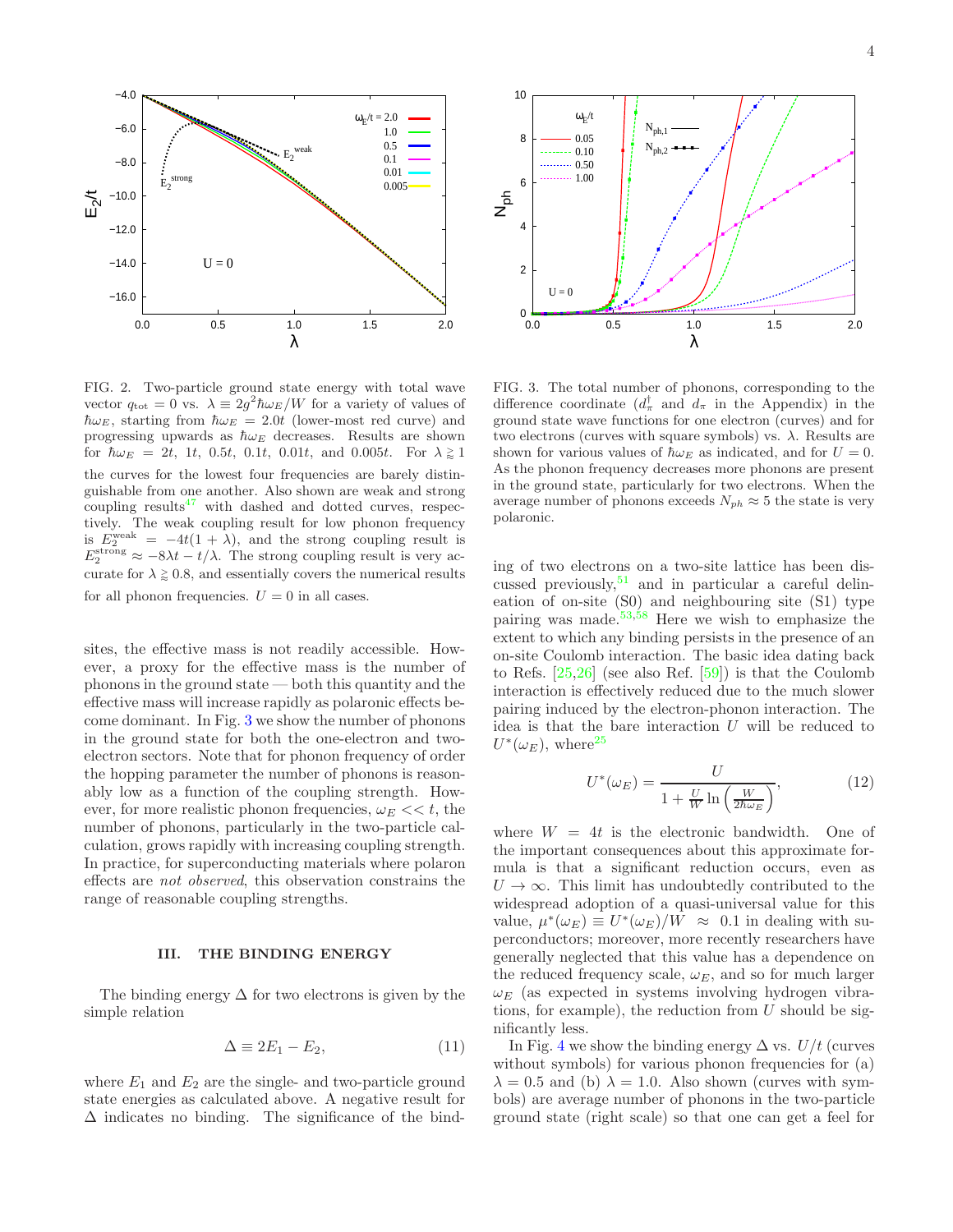the degree of polaronic effects. Figure  $4(a)$  $4(a)$  corresponds to the weak coupling regime, while Fig. [4\(](#page-4-0)b) exemplifies the more strongly coupled regime. In each case, four different curves are shown, corresponding to different values of  $\omega_E/t$  as described in the caption. As expected, the binding energy goes to zero (no binding) for sufficiently large  $U/t$ . Clearly binding is present at  $U = 0$ , but actual values of U in such a model are expected to exceed  $4\lambda t$ for stability reasons, i.e.  $U/t > 2$  in (a) and  $U/t > 4$  in (b). Binding ceases to occur for sufficiently large values of U in either case.

Regardless of the legitimacy of the magnitude of  $U$ , the figure does make clear the effect of retardation. While no binding is present in Fig. [4\(](#page-4-0)a) for  $U > 2t$ , and in (b) for  $U > 4t$  for a very (unrealistically) high phonon frequency,  $\omega_E = 10t$ , it is clearly present for lower phonon frequencies, as illustrated by the result for  $\omega_E = 0.01t$ , particularly in (b). Also note that the binding changes its character, as has been well described in Refs. [\[53](#page-9-19)[,51\]](#page-9-17). In particular, focussing on (b), note the kink in the binding energy curve (for  $\omega_E = 0.01t$ ), accompanied by the precipitous change in the two-particle phonon occupation at  $U/t \approx 2.7$ . The bound pair below this value is primarily on-site  $(S0)$ , while above this value of U it is primarily a nearest neighbor pair  $(S1)$ . These are designated as  $S0$ and  $S1$  bipolarons, respectively.<sup>[51](#page-9-17)[,53](#page-9-19)[,58](#page-9-23)</sup> The  $S0$  bipolaron has a very unrealistically large effective mass; here this property is manifested in the large number of phonons in the ground state, which rapidly becomes small as the bipolaron transitions to the S1 type.

There is a prolonged region of non-zero binding beyond this  $S0 - S1$  crossover point, provided the phonon frequency is sufficiently low to allow retardation effects. An additional complication with increasing values of  $\lambda$  is that the single-particle phonon occupation becomes very large, indicative of a very polaronic material. Therefore unless these polaronic effects are present in the material in the normal state, this model would be ill-suited to describe such a material. Moreover, if this were the case, then the superconductivity would be unconventional, and have attributes better described by Alexan- $\rm{d}$ rov's prescription<sup>[14](#page-8-5)</sup> than by Migdal-Eliashberg theory.

As already mentioned, for reasons of lattice stability, the minimum expected value of U is  $W\lambda$  where  $W = 4t$  is the one-dimensional electronic bandwidth. $60$  In Fig. [5](#page-5-0) we show the binding energy as a function of  $\lambda$ , with  $U = 4\lambda t$ ,  $5\lambda t$ ,  $6\lambda t$ , and  $7\lambda t$  as indicated. This figure uses  $\hbar\omega_E =$  $0.1t$ , which is sufficiently small that one can take full advantage of retardation to overcome the direct Coulomb repulsion represented by U. The result for  $U = 8\lambda t$  is zero as expected from Fig. [4](#page-4-0) and as determined already in Refs. [\[53](#page-9-19)[,51](#page-9-17)]. We also display the number of phonons in the ground state for the single-electron sector (curve with symbols, using right-side scale). Note that already at  $\lambda \approx 1.3$  the number of phonons present exceeds 4, which indicates the ground state as a highly polaronic character with a very heavy effective mass.<sup>[57](#page-9-22)</sup>



<span id="page-4-0"></span>FIG. 4. The binding energy  $\Delta/t$  vs the on-site Coulomb repulsion  $U/t$  for various values of  $\omega_E$  as indicated and for (a)  $\lambda = 0.5$  and (b)  $\lambda = 1$ . Retardation ( $\hbar \omega_E \ll t$ ) clearly allows binding even when  $U > W\lambda$ , as is especially evident in (b). Also shown (right side scale) are the number of phonons present in the two-particle ground state (curves with symbols); these best indicate the crossover from S0 to S1 type bipolaron ground state. Note that in both cases, binding ceases at some point below the  $U = 8\lambda t$  estimate.<sup>5</sup>

#### IV. DISCUSSION

As pointed out already by Berciu,  $51$  comparison with calculations for infinite systems indicates that this twosite calculation is relevant for bulk systems. There are several qualitative features, however, that we want to emphasize and undoubtedly would remain if a full bulk calculation were possible,

First, it is clear from our calculations that Eq. [\(12\)](#page-3-2) overestimates the impact of retardation. This point was already made in Refs. [\[44](#page-9-26)[,45\]](#page-9-12) through a combination of nonperturbative Dynamical Mean Field Theory (DMFT) and perturbative calculations. The present calculations suggest that no pairing occurs for large values of the Coulomb repulsion, in contrast to what Eq.  $(12)$  would predict. In Ref. [\[53\]](#page-9-19) a strong coupling argument was made to show that binding was limited to  $U < 8\lambda t$ . We find that in practice binding ceases at values of  $U$  even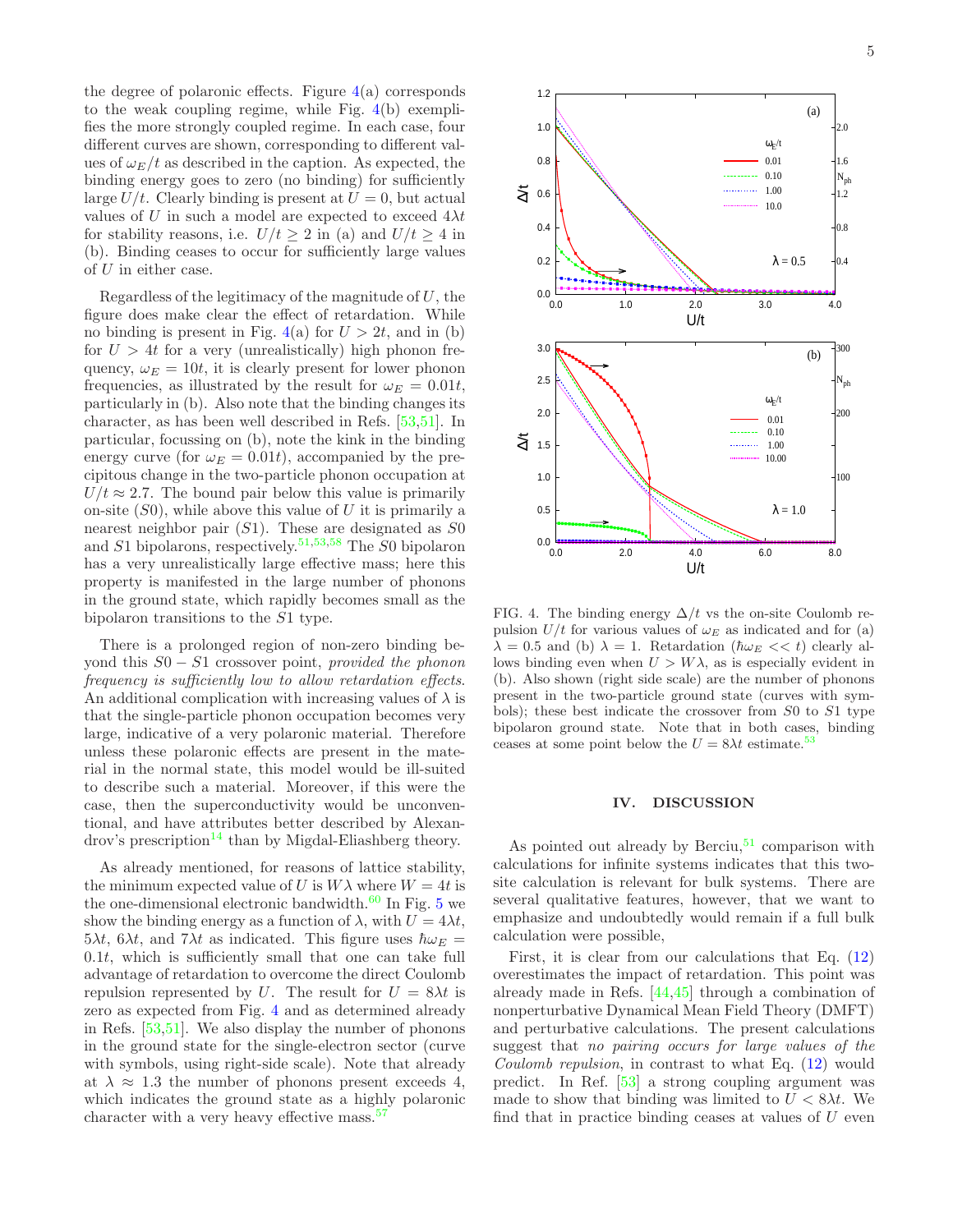

<span id="page-5-0"></span>FIG. 5. The binding energy  $\Delta/t$  vs  $\lambda$ , with U also increasing as  $\lambda$  increases, i.e.  $U = x\lambda t$ , and  $x = 4, 5, 6$  and 7 as indicated. Note that the binding peaks as a function of  $\lambda$ . Also shown (right side scale) is the number of phonons in the one-particle ground state, which exceeds 4 for  $\lambda \geq 1.3$ , indicating large polaronic effects.[57](#page-9-22)

lower than this estimate, as the examples in Fig. [4](#page-4-0) illustrate.

A second feature is the non-monotonicity of the binding as a function of  $\lambda$  (with  $U \propto \lambda t$ ). Again this is in contrast to what Eq.  $(12)$  would predict, where the binding would continue to increase as  $\lambda$  is increased, even if  $U \propto \lambda t$ , since the pseudopotential argument would eventually render the large  $U$  to be relatively harmless. Also, unlike standard Eliashberg calculations, the binding here is zero for sufficiently small values of  $\lambda$ , as shown in Fig. [5.](#page-5-0)

A third feature is the polaronic nature of the singleparticle ground state. Unless such characteristics are present in the system of interest (for most known superconductors they are not), then the parameter regime is further restricted in this regard. This is evident here because we have been able to access more realistic low phonon frequencies, where such polaronic tendencies are enhanced.

On the other hand, with such a small system, we are unable to make an assessment of the competition for antiferromagnetic and charge-density-wave order. Other researchers have weighed in with regards to this competition. $31,36,61$  $31,36,61$  $31,36,61$  We note that the primary issue investigated here, retardation, appears to favor antiferromagnetic correlations (see for example, Fig. 2 of Ref. [\[31\]](#page-9-4)). As mentioned in the introductory discussion, however, the quantum Monte Carlo method used there made it difficult to explore the  $\omega_F \ll t$  regime. We are also unable to say anything about the Migdal approximation, since we obviously cannot assemble a Fermi sea to achieve the desired goal of  $\hbar\omega_E << E_F$ , where  $E_F$  is the Fermi energy.

## V. SUMMARY

The main message of this paper, already noted to some extent in previous work,  $44,45,47,51,53$  $44,45,47,51,53$  $44,45,47,51,53$  $44,45,47,51,53$  $44,45,47,51,53$  is that the Bogoliubov-Morel-Anderson pseudopotential renormalization suggested by Eq.  $(12)$  is not very accurate. In particular this equation does not contain the notion of a maximum value of Coulomb repulsion, beyond which no pairing occurs. The two-site calculations presented here highlight this deficiency.

Beyond this message our calculations, while exact, can only be suggestive of what will actually occur in the bulk limit in higher dimensions, and with a macroscopic number or particles. We hope to provide further progress on some of these issues in future work.

# ACKNOWLEDGMENTS

I am grateful to Jorge Hirsch for initial discussions and calculations that prompted this study, and for subsequent constructive criticism. This work was supported in part by the Natural Sciences and Engineering Research Council of Canada (NSERC) and by an MIF from the Province of Alberta.

# Appendix A: The two-site Hamiltonian and Hilbert space

We can now gather up the various contributions to Eq. [\(1\)](#page-1-0) and write them down for the two-site model:

$$
H = -2t \left[ c_{1\uparrow}^{\dagger} c_{2\uparrow} + c_{2\uparrow}^{\dagger} c_{1\uparrow} + c_{1\downarrow}^{\dagger} c_{2\downarrow} + c_{2\downarrow}^{\dagger} c_{1\downarrow} \right] + \hbar \omega_E \left[ a_1^{\dagger} a_1 + a_2^{\dagger} a_2 \right] - g \hbar \omega_E \left[ (n_{1\uparrow} + n_{1\downarrow}) (a_1^{\dagger} + a_1) + (n_{2\uparrow} + n_{2\downarrow}) (a_2^{\dagger} + a_2) \right] + U \left[ n_{1\uparrow} n_{1\downarrow} + n_{2\uparrow} n_{2\downarrow} \right],
$$
 (A1)

where the 2t occurs in the first line (rather than merely t) because of the periodic boundary conditions. One can straightforwardly solve this problem with a Hilbert space consisting of enumerated electron states, with fixed electron number  $N_e$  ( $N_e = 0, 1, 2, 3$  or 4), in a direct product with the phonon Fock states on site 1,  $N_{ph1}$  =  $0, 1, 2, \ldots N_{\text{max}}$  and on site 2,  $N_{ph2} = 0, 1, 2, \ldots N_{\text{max}}$ , where  $N_{\text{max}}$  represents a truncation at  $N_{\text{max}} + 1$  phonon Fock states at each site. This number is to be increased until the results of interest are converged.

A more efficient procedure<sup>[46](#page-9-13)</sup> is to define operators

$$
d_0 \equiv \frac{a_1 + a_2}{\sqrt{2}}, \quad d_\pi \equiv \frac{a_1 - a_2}{\sqrt{2}},
$$
 (A2)

and similarly for  $d_0^{\dagger}$  and  $d_{\pi}^{\dagger}$ . For the electron operators,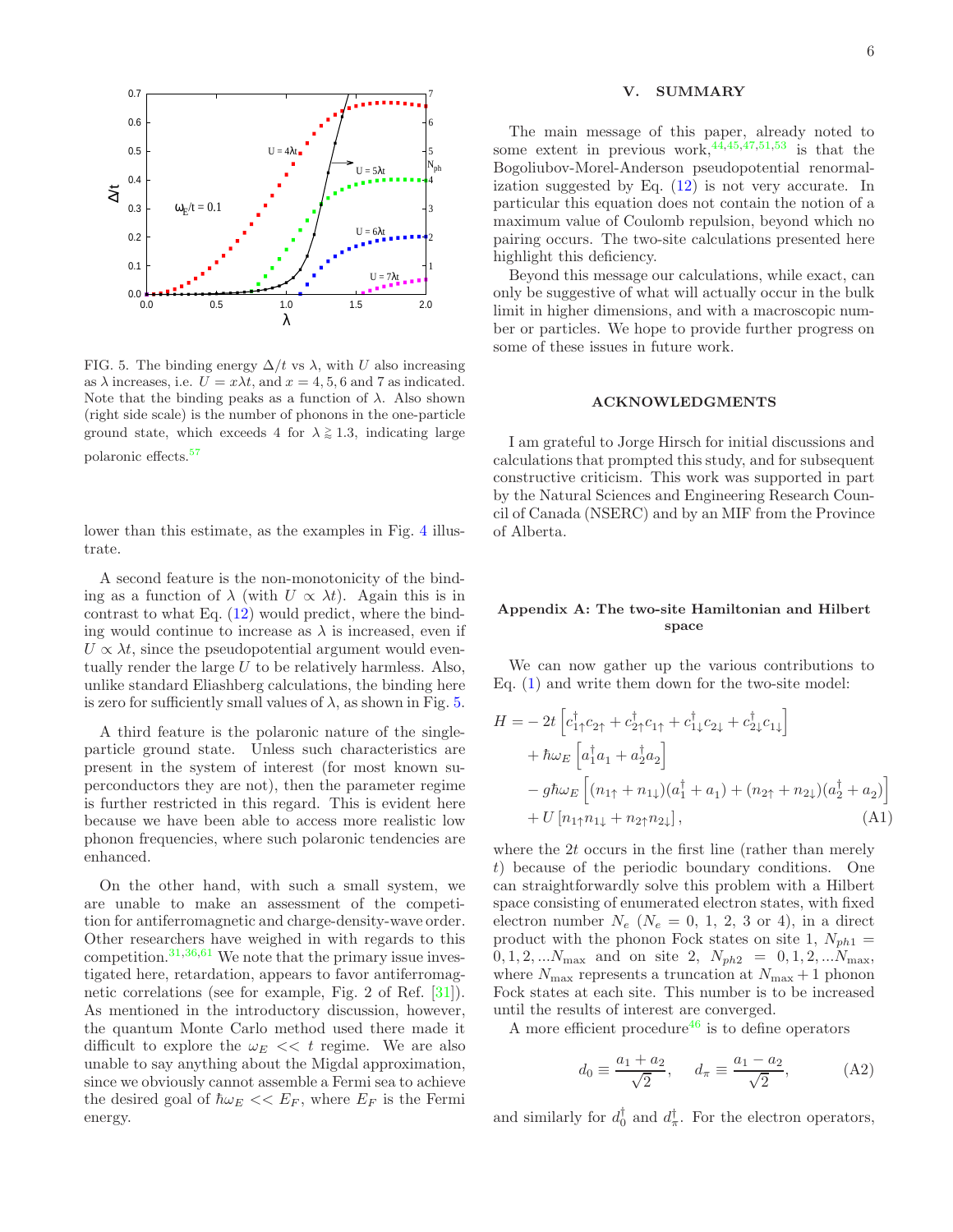we define

$$
c_{0\sigma} \equiv \frac{c_{1\sigma} + c_{2\sigma}}{\sqrt{2}}, \quad c_{\pi\sigma} \equiv \frac{c_{1\sigma} - c_{2\sigma}}{\sqrt{2}}, \quad (A3)
$$

and similarly for  $c_{0\sigma}^{\dagger}$  and  $c_{\pi\sigma}^{\dagger}$ . Then, straightforward algebra yields

$$
H = -2t \left[ c_{0\uparrow}^{\dagger} c_{0\uparrow} + c_{0\downarrow}^{\dagger} c_{0\downarrow} - c_{\pi\uparrow}^{\dagger} c_{\pi\uparrow} - c_{\pi\downarrow}^{\dagger} c_{\pi\downarrow} \right] + \hbar \omega_E \left[ d_0^{\dagger} d_0 + d_{\pi}^{\dagger} d_{\pi} \right] - \frac{g \hbar \omega_E}{\sqrt{2}} \left[ N_e (d_0^{\dagger} + d_0) + (c_{0\uparrow}^{\dagger} c_{\pi\uparrow} + c_{\pi\uparrow}^{\dagger} c_{0\uparrow} + c_{0\downarrow}^{\dagger} c_{\pi\downarrow} + c_{\pi\downarrow}^{\dagger} c_{0\downarrow}) (d_{\pi}^{\dagger} + d_{\pi}) \right] + \frac{U}{2} \left[ n_{0\uparrow} n_{0\downarrow} + n_{\pi\uparrow} n_{\pi\downarrow} + n_{0\uparrow} n_{\pi\downarrow} + n_{\pi\uparrow} n_{0\downarrow} + p_{0\pi\uparrow} p_{0\pi\downarrow} + p_{\pi0\uparrow} p_{\pi0\downarrow} + p_{0\pi\uparrow} p_{\pi0\downarrow} + p_{\pi0\uparrow} p_{0\pi\downarrow} \right], \tag{A4}
$$

where  $p_{kk'\sigma} \equiv c_{k\sigma}^{\dagger} c_{k'\sigma}$  represents a wave vector transfer from k' to k (we set the lattice spacing  $\ell = 1$ ). In the third line,  $N_e$  is a constant, so this term can be combined with the first term of the second line via

$$
\tilde{d}_0 \equiv d_0 - \frac{gN_e}{\sqrt{2}} \quad \text{and} \quad \tilde{d}_0^{\dagger} \equiv d_0^{\dagger} - \frac{gN_e}{\sqrt{2}} \tag{A5}
$$

so now the Hamiltonian becomes

$$
H = -\hbar\omega_{E}\frac{g^{2}N_{e}^{2}}{2}
$$
  
\n
$$
-2t\left[c_{0\uparrow}^{\dagger}c_{0\uparrow} + c_{0\downarrow}^{\dagger}c_{0\downarrow} - c_{\pi\uparrow}^{\dagger}c_{\pi\uparrow} - c_{\pi\downarrow}^{\dagger}c_{\pi\downarrow}\right]
$$
  
\n
$$
+\hbar\omega_{E}\left[\tilde{d}_{0}^{\dagger}\tilde{d}_{0} + d_{\pi}^{\dagger}d_{\pi}\right]
$$
  
\n
$$
-\frac{g\hbar\omega_{E}}{\sqrt{2}}(c_{0\uparrow}^{\dagger}c_{\pi\uparrow} + c_{\pi\uparrow}^{\dagger}c_{0\uparrow} + c_{0\downarrow}^{\dagger}c_{\pi\downarrow} + c_{\pi\downarrow}^{\dagger}c_{0\downarrow})(d_{\pi}^{\dagger} + d_{\pi})
$$
  
\n
$$
+\frac{U}{2}\left[n_{0\uparrow}n_{0\downarrow} + n_{\pi\uparrow}n_{\pi\downarrow} + n_{0\uparrow}n_{\pi\downarrow} + n_{\pi\uparrow}n_{0\downarrow} + p_{0\pi\uparrow}p_{0\pi\downarrow} + p_{\pi0\uparrow}p_{\pi0\downarrow} + p_{\pi0\uparrow}p_{0\pi\downarrow}\right],
$$
(A6)

and only the antisymmetric phonon degree of freedom  $(d_\pi)$  needs to be treated numerically, and a constant (binding) energy results from the coupling of the electron and symmetric mode degrees of freedom. Moreover, this Hamiltonian is parity-conserving, and is therefore block-diagonal in total parity. Each phonon degree of freedom  $(d_\pi)$  carries wave vector  $\pi$ , so the two sets of Hilbert space have total wave vector 0 or  $\pi$ , respectively.

Г

#### a. One electron

In the one electron spin-up sector, for example, the basis states are enumerated as

<span id="page-6-2"></span>
$$
q_{\text{tot}} = 0 \t q_{\text{tot}} = \pi
$$
  
\n
$$
|0\rangle_0 \equiv c_{0\uparrow}^{\dagger}|0\rangle \t |0\rangle_{\pi} \equiv c_{\pi\uparrow}^{\dagger}|0\rangle
$$
  
\n
$$
|1\rangle_0 \equiv c_{\eta\uparrow}^{\dagger}|1\rangle \t |1\rangle_{\pi} \equiv c_{0\uparrow}^{\dagger}|1\rangle
$$
  
\n
$$
|2\rangle_0 \equiv c_{0\uparrow}^{\dagger}|2\rangle \t |2\rangle_{\pi} \equiv c_{\pi\uparrow}^{\dagger}|2\rangle
$$
  
\n
$$
|3\rangle_0 \equiv c_{\pi\uparrow}^{\dagger}|3\rangle \t |3\rangle_{\pi} \equiv c_{0\uparrow}^{\dagger}|3\rangle
$$
  
\n
$$
\vdots \t \vdots \t \vdots
$$
  
\n
$$
|N_{\text{max}}\rangle_0 \equiv c_{0\uparrow}^{\dagger}|N_{\text{max}}\rangle \t |N_{\text{max}}\rangle_{\pi} \equiv c_{\pi\uparrow}^{\dagger}|N_{\text{max}}\rangle
$$
  
\n
$$
(A7)
$$

where a total of  $N_{\text{max}} + 1$  states are used for each sector, one with  $q_{\text{tot}} = 0$  and one with  $q_{\text{tot}} = \pi$ . For the case listed  $N_{\max}$  is even, and in each sector the ket  $|n\rangle$  (without a subscript) enumerates the number of phonons. The normalized set has

<span id="page-6-1"></span>
$$
|n\rangle \equiv \frac{1}{\sqrt{n!}} (d_{\pi}^{\dagger})^n |0\rangle, \quad n = 0, 1, 2, \dots
$$
 (A8)

and  $|0\rangle$  is the phonon vacuum, while each set overall is enumerated by the kets with subscript 0 and  $\pi$ , respectively.

Then we simply expand the one electron wave function in terms of this basis (say, for  $q_{\text{tot}} = 0$ ),

<span id="page-6-0"></span>
$$
|\psi_{1e,0}\rangle = \sum_{n=0}^{N_{\text{max}}} b_{n0} |n\rangle_0
$$
 (A9)

and the Schrödinger equation becomes the eigenvalue problem,

$$
\sum_{m=1}^{N_{\text{max}}} H_{nm} b_{m0} = Eb_{n0}
$$
 (A10)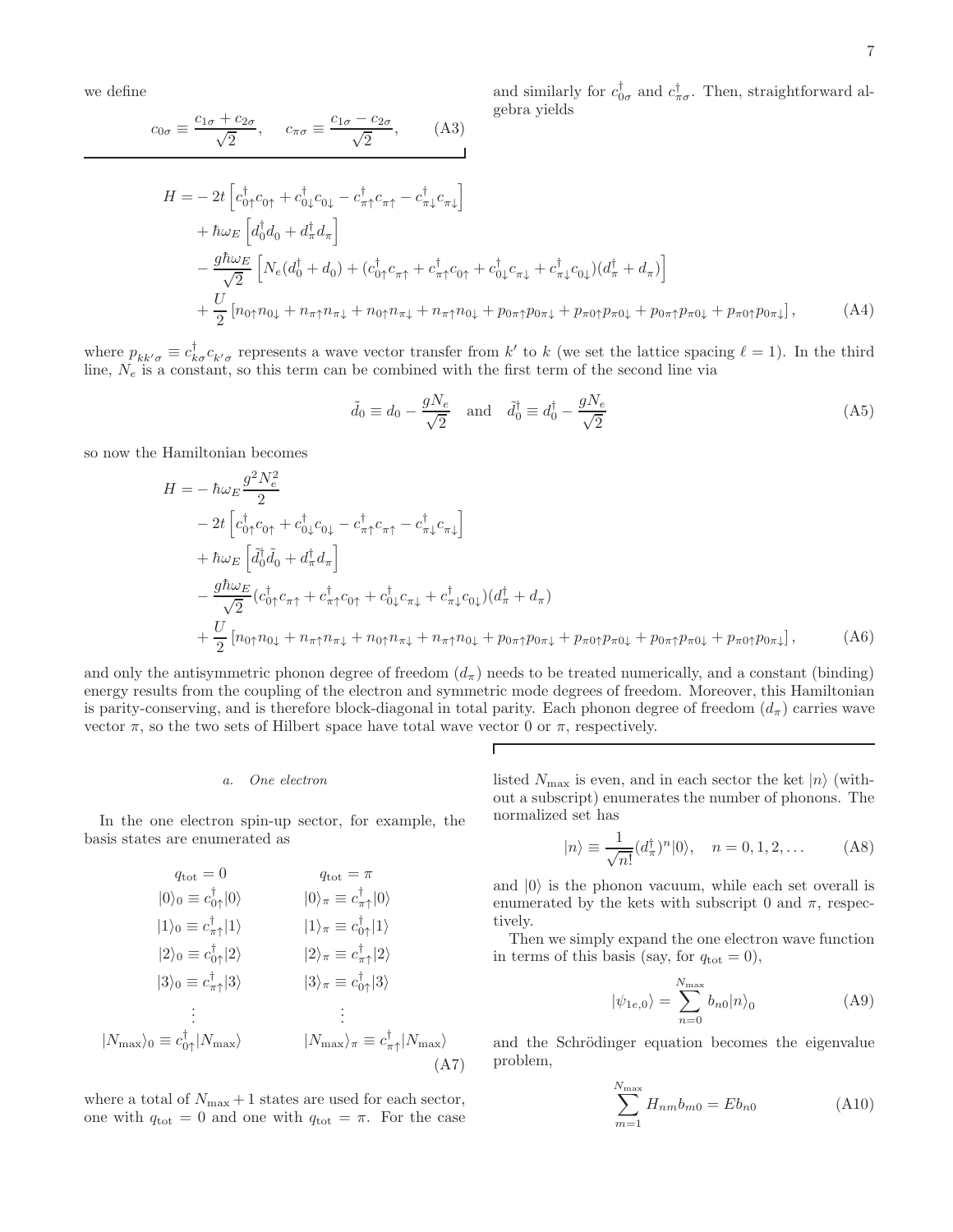where the matrix  $H_{nm}$  is given simply as the tri-diagonal form,

<span id="page-7-0"></span> $\int_0^1 f(t) \cdot v(0) \cdot 0 \cdot 0 \cdot 0 \cdot 0 \cdot 0 \cdot 0$  $\overline{\phantom{a}}$  $v(0) \epsilon_0(1) v(1) 0 0 0 0 ...$  $0 \t v(1) \t \epsilon_0(2) \t v(2) \t 0 \t 0 \t 0 \ldots$  $0 \t 0 \t v(2) \t \epsilon_0(3) \t v(3) \t 0 \t 0 \ldots$ 0 0 0  $v(3) \epsilon_0(4) v(4) 0 \ldots$ . . . . . . . . . . . . . . . . . . . . . . . .  $\setminus$  $\begin{bmatrix} 1 & 0 & 0 \\ 0 & 0 & 0 \\ 0 & 0 & 0 \\ 0 & 0 & 0 \\ 0 & 0 & 0 \\ 0 & 0 & 0 \\ 0 & 0 & 0 \\ 0 & 0 & 0 \\ 0 & 0 & 0 & 0 \\ 0 & 0 & 0 & 0 \\ 0 & 0 & 0 & 0 \\ 0 & 0 & 0 & 0 \\ 0 & 0 & 0 & 0 & 0 \\ 0 & 0 & 0 & 0 & 0 \\ 0 & 0 & 0 & 0 & 0 \\ 0 & 0 & 0 & 0 & 0 & 0 \\ 0 & 0 & 0 & 0 & 0 & 0 \\ 0 & 0 & 0 & 0 &$ (A11)

where

$$
\epsilon_0(n) = -\frac{g^2 \hbar \omega_E}{2} + (-1)^{n+1} 2t + n \hbar \omega_E
$$
  

$$
v(n) = -\frac{g \hbar \omega_E}{\sqrt{2}} \sqrt{n+1}.
$$
 (A12)

For  $q_{\text{tot}} = \pi$ , one simply replaces Eq. [\(A9\)](#page-6-0) with

$$
|\psi_{1e,\pi}\rangle = \sum_{n=0}^{N_{\text{max}}} b_{n\pi} |n\rangle_{\pi}
$$
 (A13)

and replaces  $\epsilon_0(n)$  with  $\epsilon_\pi(n)$  in Eq. [\(A11\)](#page-7-0) where

$$
\epsilon_{\pi}(n) = -\frac{g^2 \hbar \omega_E}{2} + (-1)^n 2t + n \hbar \omega_E.
$$
 (A14)

#### b. Two electrons

The two-electron states with total  $S_z = 0$  are enumerated similarly to those of the one electron spin-up sector.

They are

$$
q_{\text{tot}} = 0 \t q_{\text{tot}} = \pi
$$
  
\n
$$
|1\rangle_{0} \equiv c_{0\uparrow}^{\dagger} c_{0\downarrow}^{\dagger} |0\rangle \t |1\rangle_{\pi} \equiv c_{0\uparrow}^{\dagger} c_{\pi\downarrow}^{\dagger} |0\rangle
$$
  
\n
$$
|2\rangle_{0} \equiv c_{\pi\uparrow}^{\dagger} c_{\pi\downarrow}^{\dagger} |0\rangle \t |2\rangle_{\pi} \equiv c_{\pi\uparrow}^{\dagger} c_{0\downarrow}^{\dagger} |0\rangle
$$
  
\n
$$
|3\rangle_{0} \equiv c_{0\uparrow}^{\dagger} c_{\pi\downarrow}^{\dagger} |1\rangle \t |3\rangle_{\pi} \equiv c_{0\uparrow}^{\dagger} c_{0\downarrow}^{\dagger} |1\rangle
$$
  
\n
$$
|4\rangle_{0} \equiv c_{\pi\uparrow}^{\dagger} c_{0\downarrow}^{\dagger} |2\rangle \t |5\rangle_{\pi} \equiv c_{\pi\uparrow}^{\dagger} c_{\pi\downarrow}^{\dagger} |2\rangle
$$
  
\n
$$
|6\rangle_{0} \equiv c_{\pi\uparrow}^{\dagger} c_{\pi\downarrow}^{\dagger} |2\rangle \t |6\rangle_{\pi} \equiv c_{\pi\uparrow}^{\dagger} c_{\pi\downarrow}^{\dagger} |2\rangle
$$
  
\n
$$
|7\rangle_{0} \equiv c_{0\uparrow}^{\dagger} c_{\pi\downarrow}^{\dagger} |3\rangle \t |7\rangle_{\pi} \equiv c_{0\uparrow}^{\dagger} c_{0\downarrow}^{\dagger} |3\rangle
$$
  
\n
$$
|8\rangle_{\pi} \equiv c_{\pi\uparrow}^{\dagger} c_{\pi\downarrow}^{\dagger} |3\rangle
$$
  
\n
$$
\vdots \qquad \vdots
$$
  
\n
$$
|N_{2m} - 1\rangle_{0} \equiv c_{0\uparrow}^{\dagger} c_{0\downarrow}^{\dagger} |N_{\text{max}}\rangle \t |N_{2m} - 1\rangle_{\pi} \equiv c_{0\uparrow}^{\dagger} c_{\pi\downarrow}^{\dagger} |N_{\text{max}}\rangle
$$

where now each sector has a total of  $N_{2m} = 2N_{\text{max}} +$ 2 states (here  $N_{\text{max}}$  is assumed to be even), and again the ket  $|n\rangle$  without a subscript denotes the normalized phonon state given in Eq.  $(A8)$ . The kets with a subscript simply enumerate the states; we have used the convention that they begin at unity, whereas the single particle basis states given in Eq.  $(A7)$  used the convention that they begin at zero. Now for the  $q_{\text{tot}} = 0$  subspace we use an expansion with coefficients  $f_{no}$ 

$$
|\psi_{2e,0}\rangle = \sum_{n=1}^{N_{2m}} f_{n0}|n\rangle_0
$$
 (A16)

and the two-particle Schrödinger equation becomes the eigenvalue problem,

$$
\sum_{m=1}^{N_{2m}} H_{2[n,m]} f_{m0} = Ef_{n0}
$$
 (A17)

where the matrix elements are either diagonal or involve one phonon creation or annihilation. In addition the Hubbard  $U$  interaction is off-diagonal in this basis between states with the same number of phonons. For example, states of the type  $c_{0\uparrow}^{\dagger}c_{0\downarrow}^{\dagger}|n\rangle$  have diagonal matrix elements  $H_{2[4n+1,4n+1]} = -4t + n\hbar\omega_E + U/2.$ States of the type  $c_{\pi\uparrow}^{\dagger}c_{\pi\downarrow}^{\dagger}|n\rangle$  have diagonal matrix elements  $H_{2[4n+2,4n+2]} = +4t + n\hbar\omega_E + U/2$ , while either  $c_{0\uparrow}^{\dagger}c_{\pi\downarrow}^{\dagger}|n\rangle$  or  $c_{\pi\uparrow}^{\dagger}c_{0\downarrow}^{\dagger}|n\rangle$  have the same diagonal matrix elements  $H_{2[4n+3,4n+3]} = H_{2[4n+4,4n+4]} = n\hbar\omega_E + U/2.$ 

For the Hubbard interaction,  $H_{2[4n+1,4n+2]}$  =  $H_{2[4n+2,4n+1]} = U/2$ , and similarly  $H_{2[4n+3,4n+4]} =$  $H_{2[4n+4,4n+3]} = U/2$ . Finally, states differing by one phonon have non-zero matrix elements, and these are given by the usual square-roots generated by the phonon creation and annihilation operators. For a given maximum number of phonons the two-electron Hamiltonian matrix has double the dimension of the single particle matrix. As in the one-particle sector, an identical procedure applies to the  $q_{\text{tot}} = \pi$  subspace.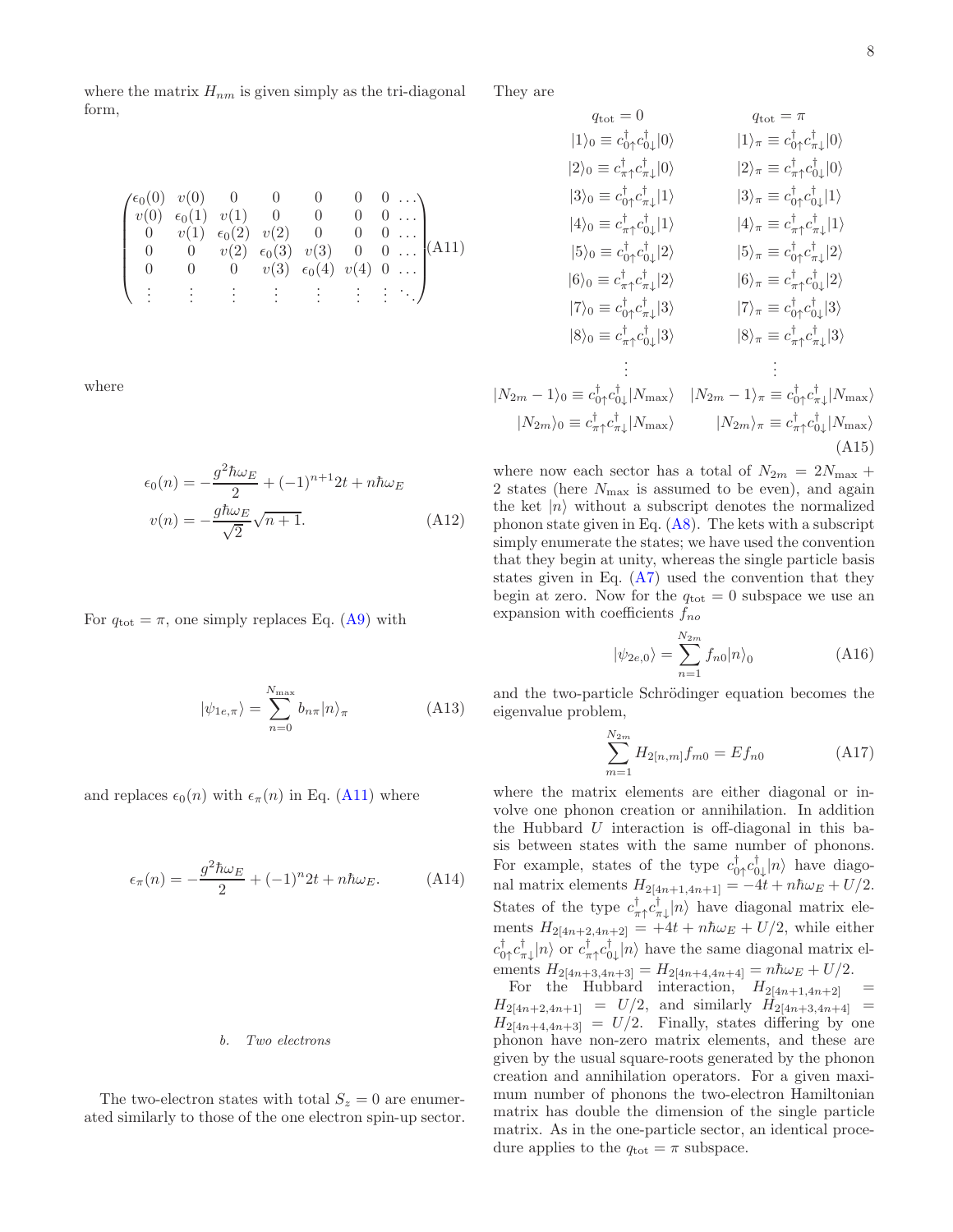- <span id="page-8-0"></span><sup>1</sup> A.B. Migdal, *Interaction between electrons* and lattice vibrations in a normal metal,
- <sup>2</sup> G.M. Eliashberg, Interactions between Electrons and Lattice Vibrations in a Superconductor, Zh. Eksperim. i Teor.
- Fiz. **38** 966 (1960); [Soviet Phys. JETP](http://www.w2agz.com/Library/Classic%20Papers%20in%20Superconductivity/Eliashberg,%20e-p%20Interactions%20in%20SCs,%20Sov-Phys%20JETP%2011,%20696%20(1960).pdf) 11 696-702 (1960).<br><sup>3</sup> G.M. Eliashberg, Temperature Green's Func-Eliashberg, Temperature Green's Func-<br>  $\emph{r}$  Electrons in a Superconductor, Zh.  $tion for$  Electrons in a Superconductor, Eksperim. i Teor. Fiz. 38 1437-1441 (1960); [Soviet Phys. JETP](http://www.jetp.ac.ru/cgi-bin/dn/e_012_05_1000.pdf) 12 1000-1002 (1961).<br>Yoichiro Nambu, *Quasi-Particles a*
- $4$  Yoichiro Nambu, Quasi-Particles and Gauge Invariance in the Theory of Superconductivity Phys. Rev. 117 [648-663 \(1960\).](https://journals.aps.org/pr/abstract/10.1103/PhysRev.117.648)
- <sup>5</sup> D.J. Scalapino, The Electron-Phonon Interaction and Strong-coupling Superconductivity, In: Superconductivity, edited by R.D. Parks (Marcel Dekker, Inc., New York, 1969)p. 449.
- $6$  P.B. Allen and B. Mitrović, Theory of Superconducting  $T_c$ , in Solid State Physics, edited by H. Ehrenreich, F. Seitz,
- and D. Turnbull (Academic, New York, 1982) Vol. 37, p.1.<br><sup>7</sup> D. Rainer. *Principles of Ab Initio Calcula*-Rainer, Principles of Ab Initio Calculations of Superconducting Transition Temperatures,
- 8 J.P. Carbotte, Properties of boson-exchange superconductors, Rev. Mod. Phys. 62[, 1027-1157 \(1990\).](https://journals.aps.org/rmp/abstract/10.1103/RevModPhys.62.1027)
- <sup>9</sup> F. Marsiglio and J.P. Carbotte, 'Electron-Phonon Superconductivity', Review Chapter in Superconductivity, Conventional and Unconventional Superconductors, edited by K.H. Bennemann and J.B. Ketterson (Springer-Verlag, Berlin, 2008), pp. 73-162. Note that an earlier version of this review was published by the same editors in 2003, but the author order was erroneously inverted and one of the author affiliations was incorrect in that version.
- <span id="page-8-1"></span> $10$  F. Marsiglio, *Eliashberg Theory: a short review*, [Annals of Physics](https://www.sciencedirect.com/science/article/pii/S000349162030035X) 417, 168102 (2020).
- <span id="page-8-2"></span><sup>11</sup> See the various articles in the first part of the Special Issue of Physica C, 'Superconducting Materials: Conventional, Unconventional and Undetermined', edited by J.E. Hirsch, M.B. Maple, and F. Marsiglio, [Physica C 514, 1-444 \(2015\)](https://www.sciencedirect.com/journal/physica-c-superconductivity-and-its-applications/vol/514/suppl/C) and, in particular, G.W. Webb, F. Marsiglio and J.E. Hirsch, "Superconductivity in the elements, alloys and simple compounds", [Physica C 514, 17-27 \(2015\).](https://www.sciencedirect.com/science/article/pii/S0921453415000933)
- <span id="page-8-3"></span><sup>12</sup> J. Bardeen, L.N. Cooper and J.R. Schrieffer, Theory of Superconductivity, Phys. Rev. 106[, 162 \(1957\);](https://journals.aps.org/pr/abstract/10.1103/PhysRev.106.162) Phys. Rev.  $108$ ,  $1175$  (1957).<br><sup>13</sup> L.P. Gor'kov, *On the*
- <span id="page-8-4"></span> $On$  the energy spectrum of superconductors, Zh. Eksperim. i Teor. Fiz. 34 735 (1958); [Sov. Phys. JETP 7 505 (1958)]. Zh. Eksperim. i Teor. Fiz. 34 735 (1958); [Sov. Phys. JETI
- <span id="page-8-5"></span><sup>14</sup> A.S. Alexandrov, Breakdown of the Migdal-Eliashberg theory in the strong-coupling adiabatic regime, [Europhys. Lett.](https://iopscience.iop.org/article/10.1209/epl/i2001-00492-x/fulltext/) 56 92-98 (2001), and references therein. See also A.S. Alexandrov, Superconducting Polarons and Bipolarons, in Polarons in Advanced Materials, edited by A.S. Alexandrov, Springer, 2007, p. 257.
- <span id="page-8-6"></span><sup>15</sup> Julius Ranninger was a collaborator on some of this work in the 1980's, but he later distanced himself from bipolaronic superconductivity in the cuprate materials. See B. K. Chakraverty, J. Ranninger, and D. Feinberg, Experimental and Theoretical Constraints of Bipo-

laronic Superconductivity in High  $T_c$  Materials: An Impossibility, [Phys. Rev. Lett.](https://journals.aps.org/prl/abstract/10.1103/PhysRevLett.81.433) 81, 433 (1998), and the sub-

 $Zh$ . Eksp. Teor. Fiz. 34[, 1438 \(1958\) \[Sov. Phys. JETP](http://www.jetp.ac.ru/cgi-bin/dn/e_007_06_0996.pdf) 7, 996 (1958)]ent exchange, A.S. Alexandrov, *Comment on* "Experimental and Theoretical Constraints of Bipolaronic Superconductivity in High  $T_c$  Materials: An Impossibility", [Phys. Rev. Lett.](https://journals.aps.org/prl/abstract/10.1103/PhysRevLett.82.2620) 82, 2620 (1999), and B. K. Chakraverty, J. Ranninger, and D. Feinberg, Chakraverty et al. Reply:, [Phys. Rev. Lett.](https://journals.aps.org/prl/abstract/10.1103/PhysRevLett.82.2621) 82, 2621 (1999).

During this time J.E. Hirsch also concluded that the electron-phonon interaction was inoperative for superconductivity. Part of this story is told in the book, Superconductivity begins with H, by J.E. Hirsch (World Scientific, New Jersey, 2020).

- <span id="page-8-7"></span><sup>16</sup> T. Holstein, Studies of Polaron Motion Part I. The Molecular-Crystal Model, Ann. Phys. 8[, 325-342 \(1959\).](https://www.sciencedirect.com/science/article/pii/0003491659900028?via%3Dihub) T. Holstein, Studies of Polaron Motion Part II. The "Small" Polaron, Ann. Phys. 8[, 343-389 \(1959\).](https://www.sciencedirect.com/science/article/pii/000349165990003X?via%3Dihub)
- <span id="page-8-8"></span> $17$  J.E. Hirsch and E. Fradkin, *Effect of Quantum Fluctu*ations on the Peierls Instability: A Monte Carlo Study, [Phys. Rev. Lett.](https://journals.aps.org/prl/abstract/10.1103/PhysRevLett.49.402) 49 402 (1982).

Progress in Low Temperature Physics Volume 10, edited by D.F. *Brystalrn(bldat*, IPHysllaRdy. 1B82), P302e(B783).24. J.E. Hirsch and E. Fradkin, Phase diagram of onedimensional electron-phonon systems. II. The molecular-

- <span id="page-8-9"></span>R.T. Scalettar, N.E. Bickers and D.J. Scalapino, Competition of pairing and Peierls-charge-density-wave correlations in a two-dimensional electron-phonon model, [Phys. Rev. B](https://journals.aps.org/prb/abstract/10.1103/PhysRevB.40.197) 40 197 (1989).
- <span id="page-8-15"></span> $19 F.$  Marsiglio, *Pairing and charge-density-wave cor*relations in the Holstein model at half-filling, [Phys. Rev. B](https://journals.aps.org/prb/abstract/10.1103/PhysRevB.42.2416) 42 2416 (1990); see also F. Marsiglio, Monte Carlo Evaluations

of Migdal-Eliashberg Theory in two dimensions, Physica C 162-164[, 1453 \(1989\).](https://www.sciencedirect.com/science/article/pii/0921453489907685?via%3Dihub)

- <span id="page-8-16"></span><sup>20</sup> F. Marsiglio, Phonon Self-energy Effects in Migdal-Eliashberg Theory, In: Electron–Phonon Interaction in Oxide Superconductors, edited by R. Baquero (World Scientific, Singapore, 1991) p.167. This is available [on the cond-mat arXiv.](https://arxiv.org/abs/2101.12084)
- <sup>21</sup> R.M. Noack, D.J. Scalapino and R.T. Scalettar, Charge-density-wave and pairing susceptibilities in a two-dimensional electron-phonon model, [Phys. Rev. Lett.](https://journals.aps.org/prl/abstract/10.1103/PhysRevLett.66.778) 66 778 (1991). R.M. Noack and D.J. Scalapino, Green's-function self-energies in the two-dimensional Holstein model,

[Phys. Rev. B](https://journals./aps.org/prb/abstract/10.1103/PhysRevB.47.305) 47 305 (1993).  $22$  M. Vekić, R. M. Noack, and S. R. White, Charge-

- <span id="page-8-10"></span>density waves versus superconductivity in the Holstein model with next-nearest-neighbor hopping, [Phys. Rev. B](https://journals.aps.org/prb/abstract/10.1103/PhysRevB.46.271) 46, 271 (1992).
- <span id="page-8-11"></span>**7** 30 MJ958 CMillan and J.M. Rowell, Tunneling and Strongcoupling Superconductivity, In: Superconductivity, edited by R.D. Parks (Marcel Dekker, Inc., New York, 1969)p. 561.
- <span id="page-8-12"></span><sup>24</sup> J. Hubbard, Electron Correlations in Narrow Energy Bands, [Proc. Roy. Soc. London, Ser. A,](https://royalsocietypublishing.org/doi/10.1098/rspa.1963.0204) 276, 238 (1963); see also **277**, 237 (1964); **281**, 401 (1964).
- <span id="page-8-13"></span><sup>25</sup> See the English translation of N.N. Bogoliubov, N.V. Tolmachov, and D.V. Shirkov in: A New Method in the Theory of Superconductivity, (Consultants Bureau, Inc., New York, 1959), p. 278-355, particularly Section 5.
- <span id="page-8-14"></span><sup>26</sup> P. Morel and P.W. Anderson, Calculation of the Supercon-